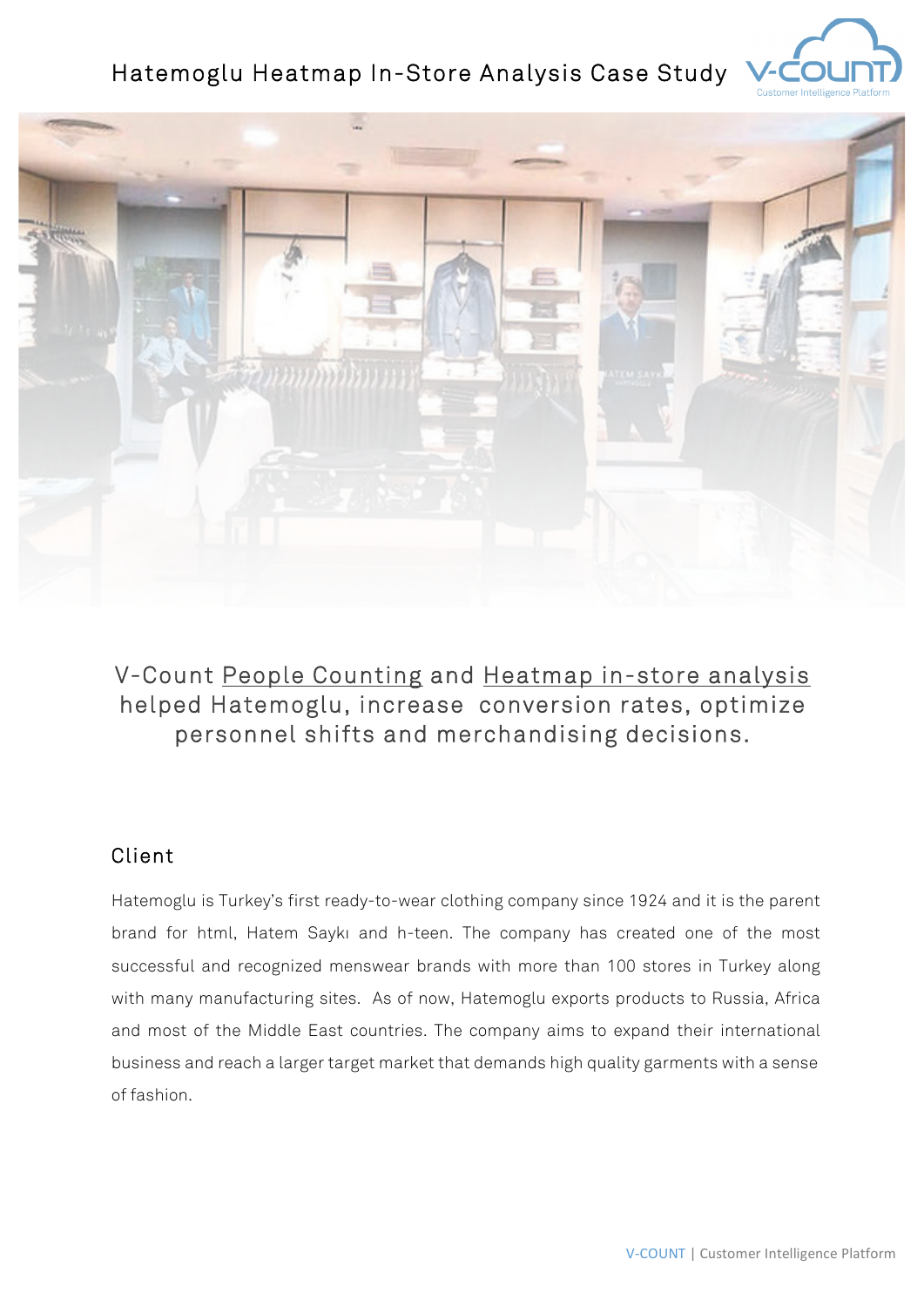## Hatemoglu Heatmap In-Store Analysis Case Study



### Business Challenge:

Hatemoglu always focused on formal business attire since the very first day they have been established. At the beginning of 2016, our client wanted to serve to a different segment and introduced "plus size menswear". For Hatemoglu, it was an uptapped market, so they heavily invested in customized marketing campaigns and put a lot of effort in terms of launching the product line with high expectations on ROI. The company believed this new product line required its own merchandising plan in the stores, which was also in line with their standard layouts. Hatemoglu needed to measure and evaluate the result of each change within their locations to create a specific blueprint for the new collection. This idea transformed into a comprehensive approach. Management decided to implement the project on a larger scale and enhance the success of their existing products as well.

#### Solution:

In order to test the success of the new product line, Hatemoglu invested in V-Count Heatmap devices to see how customers move within the stores, which products were the best sellers within the new established clothing line, see if their pricing strategy was right and also if their campaign efforts have paid off. They have already been using V-Count's people counting technologies for almost 2 years



and have experienced a 15% increase in their conversion rates so, they wanted to strengthen their people counting investment with V-Count Heatmap devices.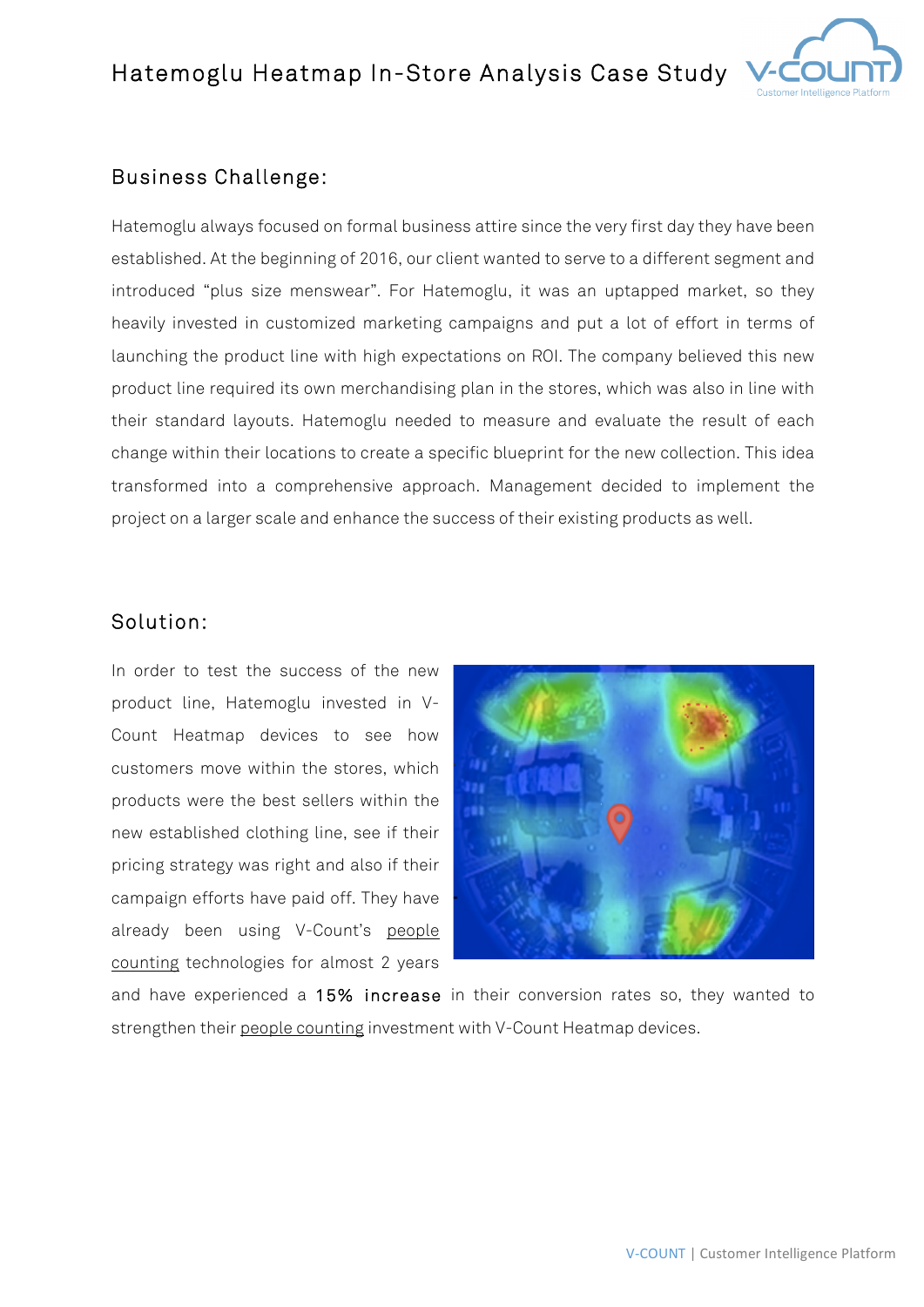



 "With V-Count, we increased our conversion rate by 15% and realized it was much more effective to make our merchandising and stock decisions on real-time analysis data, rather than on assumptions".

Engin Yılmaz, Stores Coordinator

## Benefits and Results:

V-Count Heatmap in-store analysis brought Hatemoglu many benefits that will be advantageous in terms of merchandising strategy, product placements and stocks along with improved conversion rates.

## Increased Conversion Rates and Optimization of Personnel

With the factual data received through using our people counting and heatmap in-store anlaytics, our client rearranged their new clothing lines' merchandising within the store to see the impact on their conversion rates. In addition, Hatemoglu's new marketing campaign and in-store activities for their "plus size clothing line" has enabled them to draw-in higher traffic and increase sales. The accurate counting data also helped them increase their conversion rates by optimizing their personnel shift according to their peak hours.

## Smart Merchandising Decisions

With V-Count Heatmap devices and in-store analysis, Hatemoglu measured the total occupancy level within the stores, the most attention grabbing areas and products along with how much time customers spend within those specific areas.